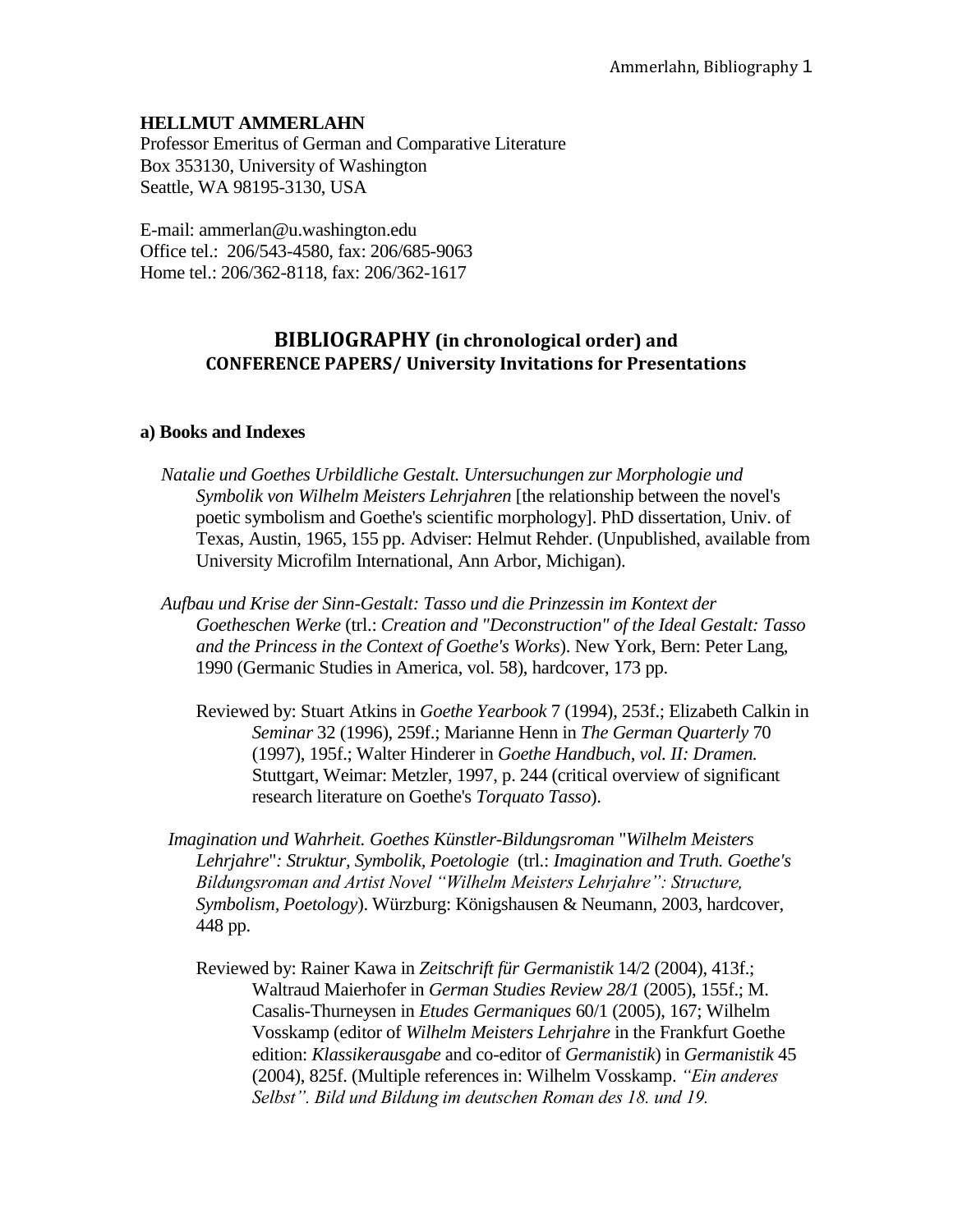*Jahrhunderts.* Göttingen: Wallstein, 2004, pp. 34, 38, 41, 45, 81); Michael Minden in *The Modern Language Review* 100/4 (2005), 1145f.; Nine page review by Ellis Dye in *Goethe Yearbook* 13 (2005), 221-230.

**Index to above book**: "Begriffs-, Figuren- und Sachregister," 6 pages, 2 columns; "Namen- und Werkregister," 4 pages, 2 columns. Seattle. 2004. See website <http://faculty.washington.edu/ammerlan/>

# **b) Articles in Professional Journals and Books**

- "Wilhelm Meisters Mignon ein offenbares Rätsel. Name, Gestalt, Symbol, Wesen und Werden" [on Goethe's Mignon figure and the structure of Books 1-5 of *Wilhelm Meisters Lehrjahre*]. *Deutsche Vierteljahrsschrift für Literaturwissenschaft und Geistesgeschichte* 42 (1968), 89–116. - (peer-reviewed).
- "Mignons nachgetragene Vorgeschichte und das Inzestmotiv. Zur Genese und Symbolik der Goetheschen Geniusgestalten" [on aspects of the genesis of Goethe's genius child figures in *Lehrjahre, Elective Affinities* and *Faust II*]. *Monatshefte* (Wisconsin) 64 (1972), 15–24. - (peer-reviewed).
- "Goethe und Wilhelm Meister, Shakespeare und Natalie: Die klassische Heilung des kranken Königssohns" [on the significance of the "sick prince" motif and of Shakespeare's *Hamlet* in Goethe's novel]. *Jahrbuch des Freien Deutschen Hochstifts* 1978, 47–84. - (peer-reviewed).
- "Goethe and Gretchens Lied vom Machandelboom: Zur Symbolik des dichterischen Schaffensprozesses" [on dismemberment motifs and the symbolism of artistic creativity in *Faust I, Iphigenie auf Tauris, Torquato Tasso*, and *Lehrjahre*]. In: *Akten des VI. Internationalen Germanisten-Kongresses*, Basel 1980, 338–344.
- "Puppe-Tänzer-Dämon-Genius-Engel: Naturkind, Poesiekind und Kunstwerdung bei Goethe" [on the metamorphosis of the artist's child-"doubles" and the symbolic phenomenology of the last stages of the creative process]. *The German Quarterly* 54 (1981), 19–32. - (peer-reviewed).
- "Poesy Poetry Poetology: Wilhelm 'Meister,' Hamlet und die mittleren Metamorphosen Mignons" [on the aesthetic and poetological implications of Book V of Goethe's *Lehrjahre*]. Lead article in: *Goethes Mignon und ihre Schwestern. Interpretationen und Rezeption*. Ed. Gerhart Hoffmeister. New York: Peter Lang, 1993, 1– 25. - (invited).
- "Vom Püppchen zum Liebchen, vom Schatten zur erkennenden Frau: Ironische und therapeutische Selbstinszenierungen der dichterischen Phantasie in Goethes 'Anti-Werther-Dramen' *Lila* und *Triumph der Empfindsamkeit*" [on the function of irony and therapeutic creative imagination in two early Goethe dramas]. In: *Analogon Rationis. Festschrift für Gerwin Marahrens zum 65. Geburtstag*. Ed. M. Henn and C. Lorey. Edmonton 1994. 111–128. - (invited).
- "Scheiternde" Dichter? Goethes Tasso und Wilhelm Meisters Harfner als Gestaltungen poetologischer Selbstreflexion" [comparative analysis of poetological self-reflection found in two of Goethe's major artist figures]. In: *Alte Welten - neue Welten*, ed. Michael S. Batts, vol. 3, (Akten des Kongresses der Internationalen Vereinigung für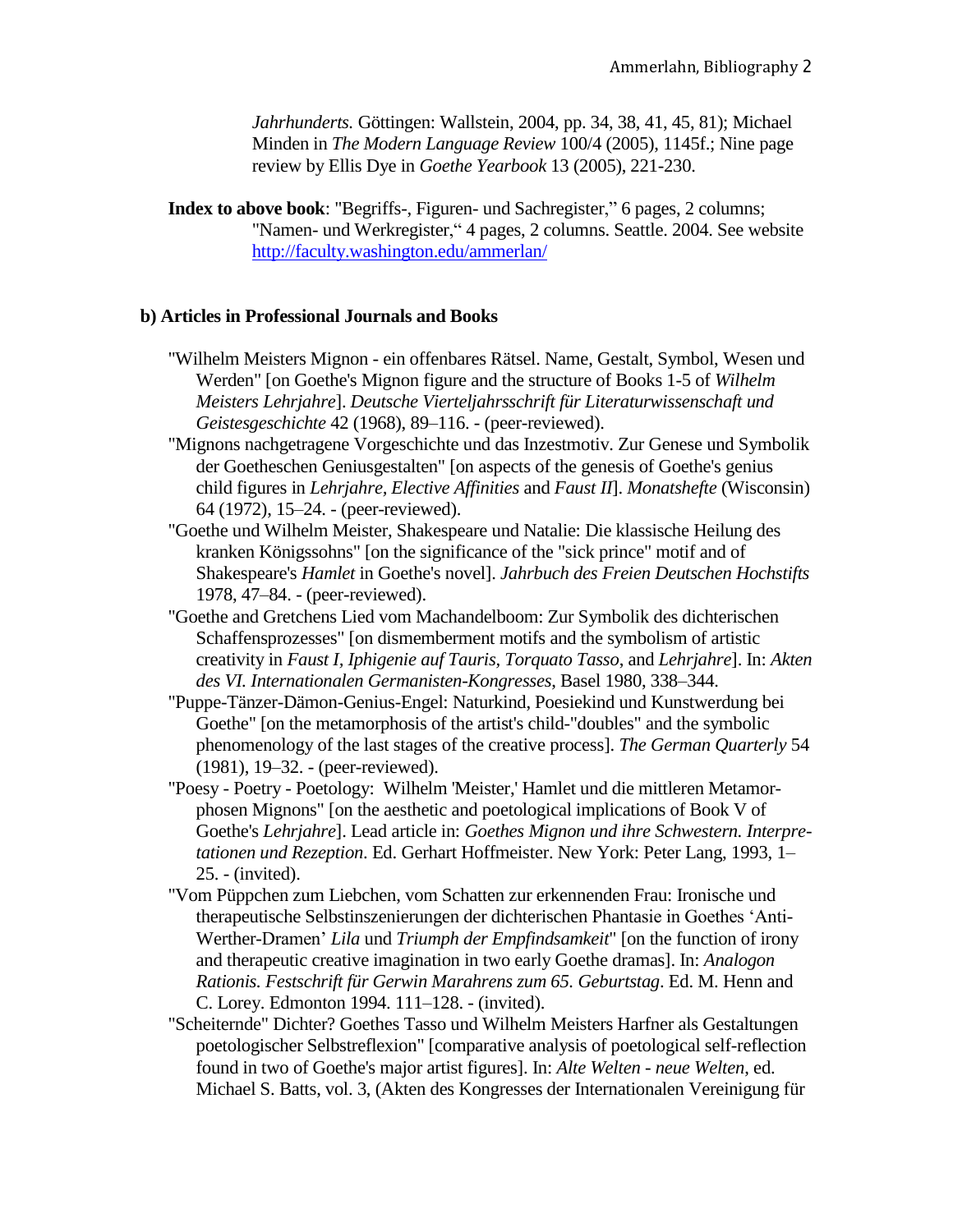germanische Sprach- u. Literaturwissenschaft IVG; 9), Tübingen 1996, 191. (Abstract).

- "*Wilhelm Meisters Lehrjahre*: An Apprenticeship toward the Mastery of Exactly What?" [provides the poetological and epistemological basis for a specific answer to a 200 year old enigma]. *Colloquia Germanica* 30 /2 (1997), 99–119. - (peer-reviewed).
- "Produktive und destruktive Einbildungskraft: Goethes Tasso, Harfner und Wilhelm Meister" [demonstrates the thematic proximity of Goethe's 'artist' drama to his novel, *Wilhelm Meisters Lehrjahre*]. *Orbis Litterarum* 53 (1998), 83–104. - (peerreviewed).
- "Goethe's *Wilhelm Meisters Lehrjahre." Encyclopedia of German Literature,* edited by Matthias Konzett, 2 vols., (Chicago and London: Fitzroy Dearborn, 2000), 347-349. - (invited).
- "Der Strukturparallelismus von Wilhelms kreativer, bildender und tätiger Vergangenheitsbewältigung in Goethes Meister-Romanen" (app. transl.: "The Structural Parallelisms of Wilhelm Meister's Creative, Artistic and Active Conquest of the Past in Goethe's Novels *Lehrjahre* and *Wanderjahre*"). *Goethe Yearbook* X (2001), 154– 190. - (peer-reviewed).
- "The Marriage of Artist Novel and Bildungsroman. Goethe's *Wilhelm Meister:* A Paradigm in Disguise." *German Life and Letters* 59/1 (2006), 25-46. - (peerreviewed).

After providing an overview of recent scholarship and probing the issue of genre as a major key to understanding the novel, this essay examines Goethe's classical aesthetics and morphological principles to make sense of the 'masks' the author employs to hide and reveal Wilhelm's identity as a maturing creative poet/artist. It asks, for example, why Wilhelm receives the 'Lehrbrief,' which deals with basic insights into art and the artist, and why he merits the inheritance of his grandfather's sold art collection only after he has replaced the theater with the Tower Society's 'aristocracy of the mind.' Wilhelm's eye-opening encounters with socially and culturally challenging as well as increasingly sophisticated figures reflect his own cognitive development. The painful yet creative healing response to his personal trauma leads the hero to the solid foundations for and to the manifest expressions of his creative imagination. With this novel Goethe produced nothing less than the paradigmatic bildungsroman of the thinking and self-healing poet.

"'Key' and 'Treasure Chest' Configurations in Goethe's Works: A Comparative Overview in Poetological Perspective." *Monatshefte* 101/1 (2009), pp. 1-18 (peerreviewed).

> Goethe's self-reflection as a poet and his life-long investigation into the creative as well as the perilous power of the imagination are analyzed in this article, which traces varying configurations of the interrelated motifs of 'key' and 'treasure chest' in works from *Triumph der Empfindsamkeit* to *Wanderjahre* and *Faust II*. The study demonstrates Goethe's increasing understanding, mastery, and poetological depiction of the artistic imagination in correlation with the faculties of sensual perception and cognition. Key and treasure chest constellations assume generally symbolic and specifically epistemological significance when linked to three principal expressions of the imagination in Goethe's œuvre: While the Faust dramas are characterized by the instrumental 'Mephistophelian fantasy,' the 'therapeutic imagination' clearly dominates both Wilhelm Meister novels. The combination of the latter with the 'playfully creative imagination' in two of Goethe's fairy tales initiates an amazing metamorphosis and expansion of the key and treasure chest motif, ingeniously merging meaning and enchantment.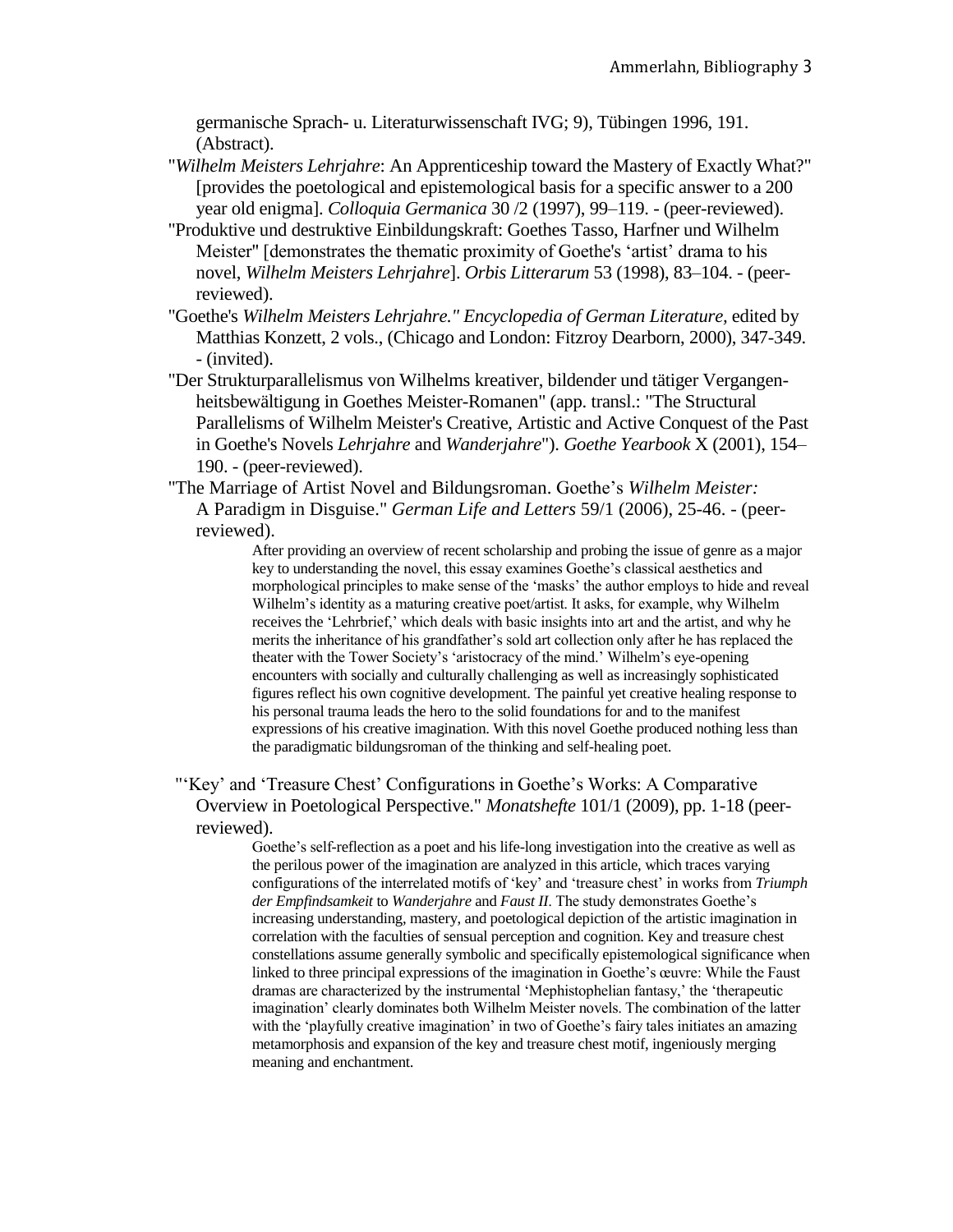"From Haunting Visions to Revealing (Self-) Reflections: The Goethean Hero between Subject and Object." In: *Goethe's Ghosts. Reading and the Persistence of Literature.*  Eds. Simon Richter and Richard Block. Rochester, NY: Camden House, 2013, 97-  $108 -$ (invited).

> The essay juxtaposes four character conflicts taken from Goethe's dramas – *Faust I, Iphigenie auf Tauris, Torquato Tasso,* and *Die natürliche Tochter* – and briefly demonstrates how in each case excessive initial subjectivity leading to misjudgments and traumas is conquered by an object-oriented maturation process. Nowhere except in his autobiographies has Goethe provided a more penetrating and comprehensive exploration of the various stages of human and artistic development from subjectivism to the approximation of objective truth than in his Bildungsroman of the poet's creative imagination, *Wilhelm Meisters Lehrjahre*. In conjunction with his concept of "antwortende Gegenbilder" (responding counter-images), the author uses a favorite and central device to depict the various stages of regression or progress during the hero's journey, namely, the figure of the "Doppelgänger" (double). The essay analyzes three major categories in the novel: the hero's a) self-created doubles (e.g. Mignon), b) doubles for identification and opposition (e.g. Hamlet, Laertes), and c) complementary doubles (e.g. the members of the Tower Society and Natalie). As the structure of the novel reveals, Natalie plays a very active role, not only as the goal of Wilhelm's cognitive quest, but as the personification of an aesthetic and social ideal of archetypal nature, the ultimate guide toward the hero's ability to master his creative imagination.

#### **c) Book Reviews and Reports:**

- Koch, Franz. *Goethes Gedankenform.* Berlin: Walter de Gruyter, 1967. In: *AUMLA*  (Journal of the Australasian Universities Language and Literature Association) 32 (1969), 274f. (book review).
- Welz, Dieter. *Der Weimarer "Werther." Studien zur Sinnstruktur der zweiten Fassung des Werther-Romans*. Bonn, 1973. In: *Monatshefte* 68 (1976), 93f. (book review).
- "Report by the Task Force on Quality of Education. Submitted to the Council of Faculty Representatives of Washington State Universities and Colleges." Olympia, 1976 (co-authored with three extra-mural professors).
- Baumann, Gerhard. *Sprache und Selbstbegegnung.* München, 1981. In: *Canadian Review of Comparative Literature* XII (1985), 544–546 (book review with Jens Rieckmann).
- Bohnen, Klaus, Sven Aage Jörgensen and Fr. Schmöe, eds. *Literatur und Psychoanalyse*. Kopenhagen, München, 1981. In: *Monatshefte* 78 (1986), 89–92 (book review).
- Kieß, Martina. *Poesie und Prosa. Die Lieder in "Wilhelm Meisters Lehrjahren."* Frankfurt/ Main: Athenäum, 1987. In: *Goethe Yearbook* V (1990), 336–339 (book review).
- Fick, Monika. *Das Scheitern des Genius, Mignon und die Symbolik der Liebesgeschichten in "Wilhelm Meisters Lehrjahren."* Würzburg: Königshausen und Neumann, 1987. In: *Goethe Yearbook* V (1990), 339–342 (book review).
- Mayer, Matthias. *Selbstbewußte Illusion: Selbstreflexion und Legitimation der Dichtung im "Wilhelm Meister."* Heidelberg: Carl Winter, 1989 (Beiträge zur neueren Literaturgeschichte, Folge 3, Bd. 93). In: *Goethe Yearbook* VI (1992), 250–252 (book review).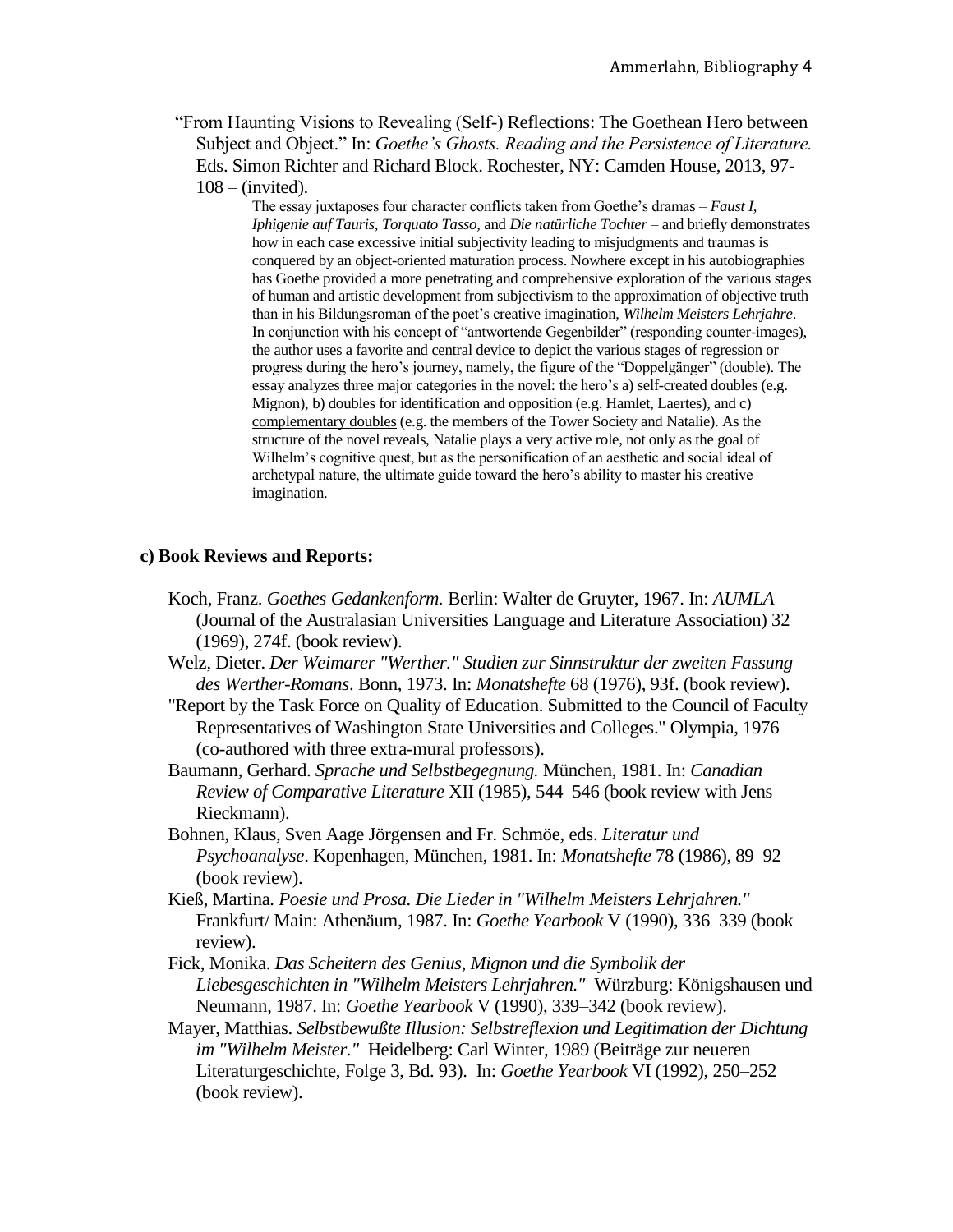- Winter, Ingrid. *Wiederholte Spiegelungen: Funktion und Bedeutung der Verseinlage in Goethes "Iphigenie auf Tauris" und "Wilhelm Meisters Lehrjahre."* New York: Peter Lang, 1988 (Studies in Modern German Literature, vol. 21). In: *Goethe Yearbook* VI (1992), 252–255 (book review).
- Anglet, Andreas. *Der "ewige" Augenblick. Studien zur Struktur und Funktion eines Denkbildes bei Goethe*. Köln, Weimar, Wien: Böhlau, 1991. 477 pp. In: *Goethe Yearbook* VIII (1996), 325–328 (book review).
- Eppers, Arne. *Miteinander im Nebeneinander. Gemeinschaft und Gesellschaft in Goethes* Wilhelm Meister-*Romanen.* Stauffenberg Discussion. Vol. 21. Tübingen: Stauffenburg, 2003. 226 pp. In: *Seminar* 42.2 (2006), 178-180 (book review)*.*
- Mommsen, Katharina. *Goethe und 1001 Nacht* (Mit einem Vorwort von Karl-Josef Kuschel). Bonn: Bernstein, 2006, 333 pp. In: *Goethe Yearbook* XVI (2009): 243- 245 (book review).
- Skorniakova, Kristina. *Moderne Transzendenz. Wie Goethes Wilhelm-Meister-Romane Sinn machen*. Leipzig: Leipziger Univ.-Verlag 2010. 423 pp. (*Literatur* und Kultur. Leipziger Texte. Reihe B: Studien; 3 Zugl. Univ. Leipzig, Diss., 2009). In: *Germanistik* 52/3-4 (2011): 765 (book review).

## **d) Research in Progress**

- Artistic Self-Reflection and Cultural Critique in the Literary Art Tales from Goethe to Angela Carter.
- Mythos, Poesis, and Irony in Goethe's *Die Wahlverwandtschaften* and *Wilhelm Meisters Wanderjahre.*

## **CONFERENCE PAPERS and University Invitations for Presentations (selection; in reverse chronological order)**

- "Configurations of Creative Self-Transformation: Goethe's Wilhelm Meister and His 'Doubles'." American Society for Eighteenth-Century Studies. International Conference in Vancouver, BC, Canada. March 17-19, 2011.
- "Torheit, Talent und Kunstgeschick. Goethes 'wahrhaftes' Märchen *Die neue Melusine*." Goethe Society of North America. International conference in Pittsburgh covering the period 1805-1815 of Goethe's life. Nov. 6-9, 2008.
- "The Mephistophelian, the Therapeutic, and the Playfully Creative Imagination in Goethe's Later Oeuvre." Paper invited for locally organized conference with international participation. Conference theme: "Inventions of the Imagination: Interdisciplinary Perspectives on the Imaginary since Romanticism." Seattle, WA, May 18-20, 2007.
- "Discovering the Artist Novel behind the Bildungsroman." Paper invited by the conference organizer and delivered at the annual meeting of the Northeast American Society for Eighteenth-Century Studies (Conference Theme: "Borders and Crossings"), Burlington, Vermont, Nov. 4-6, 2004.
- Introduction and discussion of my book, *Imagination und Wahrheit.* Colloquium "New Books in Print," Invitation by the Simpson Center for the Humanities, UW, on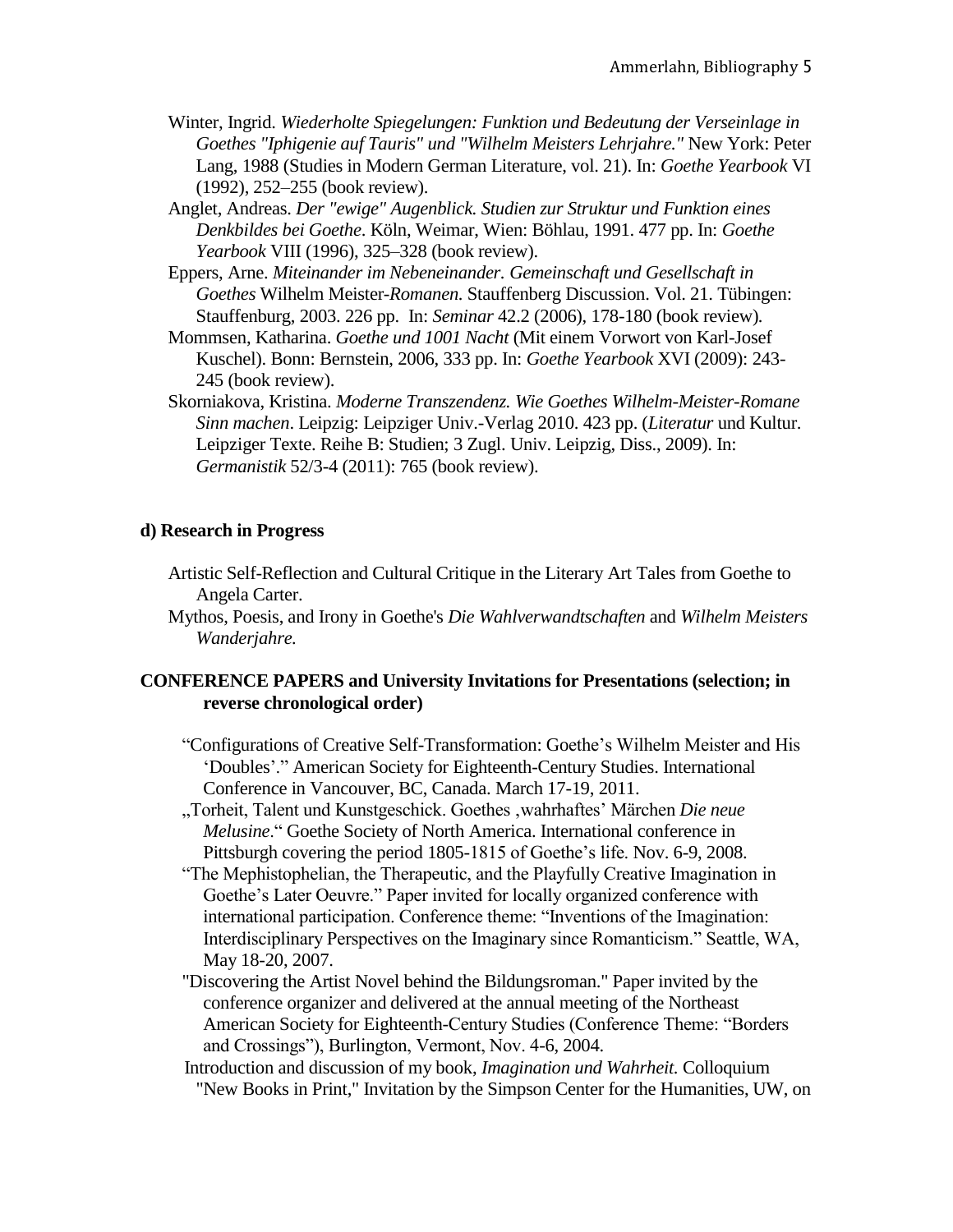October 29, 2004.

- "Paradiesesglück, Trauma und transformatives Erinnern in Goethes Wilhelm-Meister-Romanen." Goethe commemorative sessions at the  $30<sup>th</sup>$  annual conference of the North Eastern Modern Language Association in Pittsburgh, PA, April 16<sup>th</sup>, 1999 (invited).
- "Goethe's *Wilhelm Meisters Lehrjahre:* An Apprenticeship toward the Mastery of Exactly What?" Special session for the bicentennial of Goethe's novel arranged by the Goethe Society of North America. ASECS Annual Conference, Austin, TX. March 27-31, 1996 (refereed).
- "Goethe's 'Critique of Artistic Imagination' in Theory and Practice. A Poet's Response to Kant?" Pacific Ancient and Modern Lang. Association, Irvine, CA. November 8- 10, 1996 (invited).
- "Scheiternde Dichter? Goethes Tasso und Wilhelm Meisters Harfner als Gestaltungen poetologischer Selbstreflexion." Ninth World Congress of the International Association of Germanists (IVG). Vancouver, BC, Canada. August 13-19, 1995.
- "Goethes italienische Lehrjahre und die Initiation des Wilhelm Meister: Wie weise ist die Turmgesellschaft?" January 24, 1992. Germanics Lecture Series. UW.
- "Lustige Person böser Geist Dämon der Gewalt: Goethes Mephistopheles und die instrumentelle Imagination." Philological Association of the Pacific Coast, San Francisco. November 4-6, 1994 (invited).
- "Wilhelm 'Meister'!, Hamlet und die diesbezüglichen Metamorphosen Mignons." University of Alberta, Edmonton, Canada. September 21, 1992
- "Erlebnis und Roman bei Goethe: Zur Frage einer im Biographischen begründeten poetischen Epistemologie." University of Heidelberg, Germany. May 23, 1985.
- "Erlebnis und Roman bei Goethe: Zur Frage einer im Biographischen begründeten poetischen Epistemologie." University of Kiel, Germany. May 10, 1985.
- "Germanistik und die akademische Struktur der Colleges und Universitäten in USA." University of Copenhagen, Denmark. May 6, 1985.
- "Theater und Turm: Goethes künstlerische Wiedergeburt und sein Begriff einer Aristokratie des Geistes." University of Odense, Denmark. May 9, 1985.
- "Theater und Turm: Goethes künstlerische Wiedergeburt und sein Begriff einer Aristokratie des Geistes." University of Oslo, Norway. May 2, 1985.
- "Goethes Italienreise und sein abgebrochener Theaterroman: Neuanfänge in mehrfacher Hinsicht." PAPC, Vancouver, BC, Canada. November 1984 (invited).
- "Mignon's Exequien und die Symbolik der Kunstwerdung bei Goethe." PAPC, San Francisco. November 1980 (invited).
- "Goethe and Gretchens Lied vom Machandelboom: Zur Symbolik des dichterischen Schaffensprozesses." IVG, Basel, Switzerland. August 1980 (refereed).
- "Puppe-Tänzer-Dämon-Genius-Engel: Naturkind, Poesiekind und Kunstwerdung bei Goethe." Modern Language Association of America, San Francisco, CA. December 1979 (invited).
- "Motiv und Symbolik der Heilung des kranken Königssohns in Goethes *Wilhelm Meister*." University of Alberta. February 1977.
- "Mignons nachgetragene Vorgeschichte und das Inzestmotiv. Zur Genese und Symbolik der Goetheschen Geniusgestalten." MLA, New York. December 1970 (refereed).